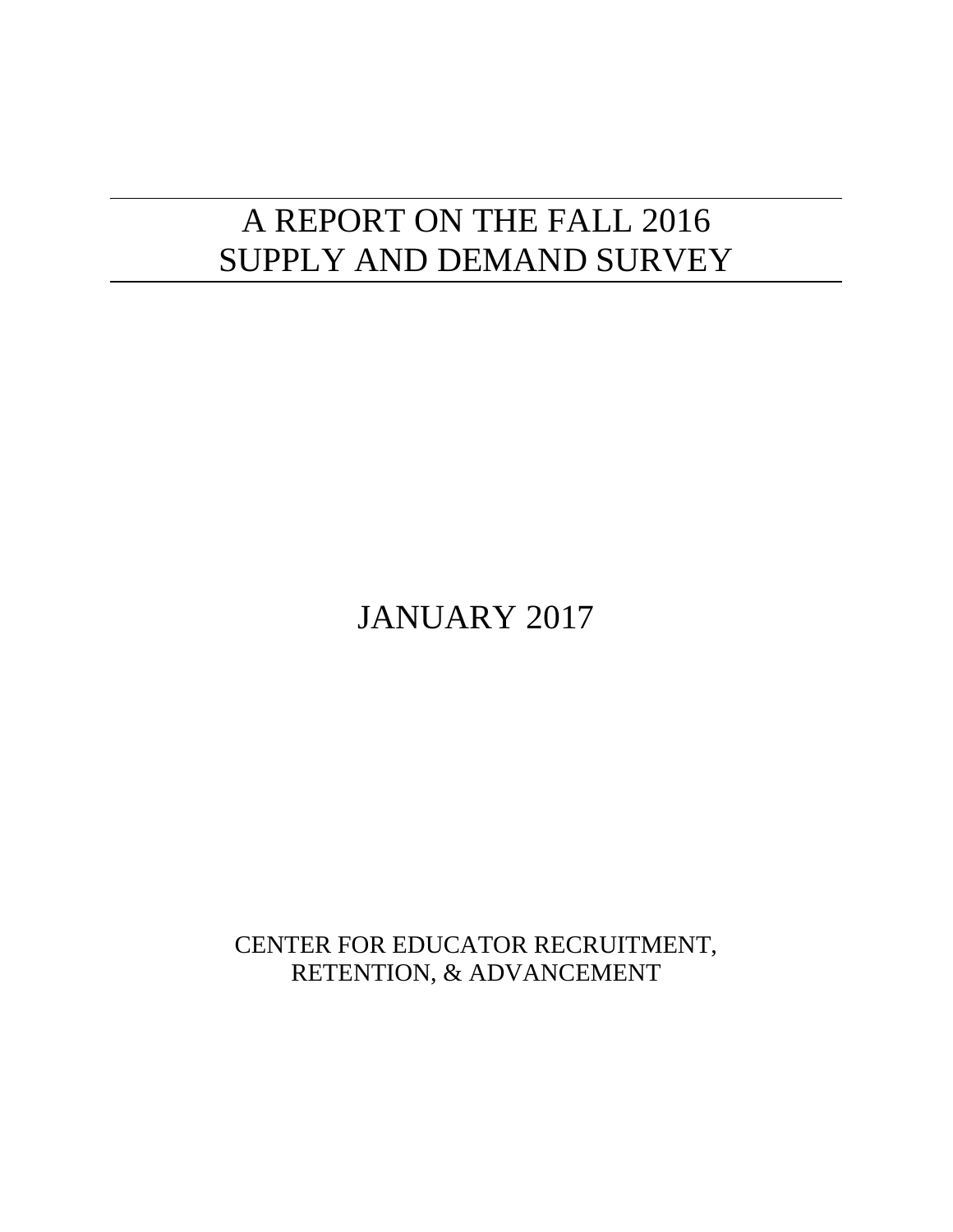## **Introduction**

Since 2001, the Center for Educator Recruitment, Retention, and Advancement (CERRA) has administered the annual Supply and Demand Survey to South Carolina's public school districts. Once the responses are submitted, CERRA compiles a statewide report summarizing data on certified teacher and administrator positions, hires, vacancies, and departures. CERRA would like to sincerely thank the district representatives who complete this survey each year. Their collaboration facilitates the completion of this very important and complex process.

When completing the survey, districts are asked to report positions in full-time equivalents (FTEs), based on 1.0 for full-time positions and 0.5, 0.75, etc. for part-time positions. For example, if one full-time and three half-time Spanish teachers are hired, the district would report a total of 2.5 FTEs filled rather than four teachers hired.

## **Certified Teaching Positions**

Districts<sup>[1](#page-1-0)</sup> reported a total of 51,768.25 full-time and part-time certified teaching positions for the 2016-17 school year. Compared to 2015-16 data, this is a slight decrease of 576.57 positions. Most of this decrease is attributable to fewer FTEs in several certification areas, including special education, speech language therapy, and literacy. Other areas with fewer teaching positions include social studies, media, and guidance.

Despite this overall reduction in allocated teaching positions, districts reported an increase in exactly half of all certification areas. The most significant increase occurred in English/language arts and career and technology subjects. Increases in mathematics positions were reported, as well as art positions in middle and high schools.

Each year, regardless of increases or decreases among FTEs, the same certification areas consistently represent the largest share of allocated teaching positions in the state. These six areas make up 71% of all certified teaching positions: early childhood/elementary (35.5%), special education (9.2%), English/language arts (7.5%), mathematics (7.3%), sciences (5.9%), and social studies (5.8%). Another 10% of all reported positions are made up of guidance counselors, physical education teachers, and music teachers.

The distribution of positions reported at each school level also have remained steady over time. Similar to previous school years, primary/elementary positions accounted for just over half of all FTEs, while middle and high school positions respectively made up 21% and 28% of the total.

## **Certified Teachers Hired**

l

The total number of FTEs filled by newly hired certified teachers for the 2016-17 school year was 6,934.55, an increase of 379.45 FTEs or nearly 6% compared to the 2015-16 school year. Much of this increase is due to a larger number of newly hired primary/elementary school teachers, specifically those who hold early childhood and/or elementary certification. In 2015-16, a significant increase occurred in the number of newly hired high school teachers. In particular, the

<span id="page-1-0"></span><sup>&</sup>lt;sup>1</sup> With the exception of Dillon 3 and Hampton 1, all public school districts completed a Supply and Demand Survey. Information from these 80 districts is included in all data tables throughout the report.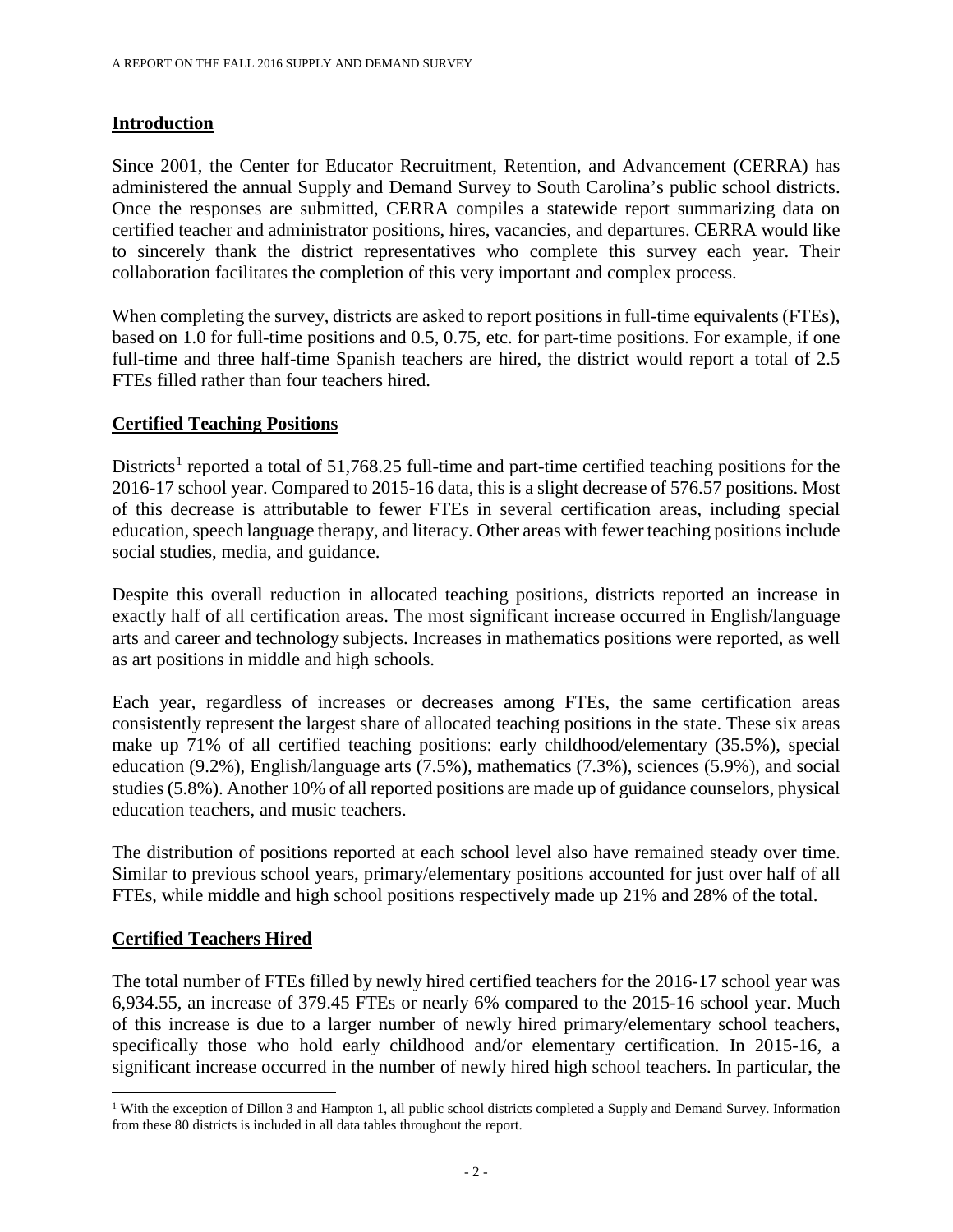number of special education teachers hired in high schools increased by 25%. In 2016-17, however, there was a 16% drop in the number of secondary special education teachers hired and a small decrease in the total number of all secondary teachers hired in South Carolina public schools.

Primary/elementary school teachers hired for the 2016-17 school year represented 49% of the total number of FTEs filled in the state. This figure was slightly smaller at 47% for the 2015-16 school year. High school teachers hired for the 2016-17 school year accounted for 27% of all teachers hired, compared to 29% in 2015-16. Teachers hired in middle schools made up 24% of the total in the 2015-16 and 2016-17 school years. Three-quarters of all newly hired teachers were concentrated in the following certification areas: early childhood/ elementary, special education, English/language arts, mathematics, sciences, and social studies. These same areas also represent the largest portion of allocated teaching positions in the state.

Approximately one-quarter of the FTEs filled by newly hired teachers for the 2016-17 school year were graduates from a SC teacher education program. This percentage is down from 29% in 2015- 16 and 31% in 2014-15. Just over 6% of the FTEs filled by newly hired teachers were graduates from teacher education programs in other states. One-third of all FTEs filled for the 2016-17 school year were teachers who transferred directly from another SC school district. Teachers in this same category made up 31% of new hires for the 2015-16 school year. Roughly 15% of all newly hired teachers transferred from a teaching position in another state.

Nearly 8% of newly hired teachers in the state came through alternative certification programs. Most of these teachers were participants in the Program of Alternative Certification for Educators (PACE). Data reported by districts at the beginning of 2016-17 school year confirmed 358 FTEs filled by first-year PACE teachers. In November 2016, CERRA obtained more recent data from the SC Department of Education (SCDE) that included second-semester PACE participants. This update raised the total number of first-year PACE teachers hired to 369, an increase of just 13 teachers compared to the 356 who were hired for the 2015-16 school year. The most substantial increase occurred among high school PACE teachers hired in business/marketing/computer technology and special education (emotional disabilities).

The percentages of male and minority teachers hired have increased for the 2016-17 school year. Twenty-one percent of newly hired teachers are males, and 22% are minorities. Compared to 2015- 16, these statistics rose from 20% and 17%, respectively. According to the SCDE, 19% of the state's 2015-16 public school teachers were identified as male and 17.5% as a non-white race.

# **Vacant Teaching Positions**

At the beginning of the 2016-17 school year, districts reported 481.24 vacant teaching positions in South Carolina public school classrooms. This number is up by about 32 vacancies compared to those reported for the 2015-16 school year. Although this increase does not signify a major statewide impact, considerably more vacant teaching positions were reported in several certification areas. In high schools, vacancies reported in mathematics were on the rise, and across all school levels, more vacant positions occurred in special education and gifted and talented areas. In fact, no gifted and talented vacancies were reported for the 2015-16 school year, yet there were 11.5 reported for the 2016-17 school year. Despite the overall increase, fewer vacancies were recorded in several areas; the most notable were social studies and literacy.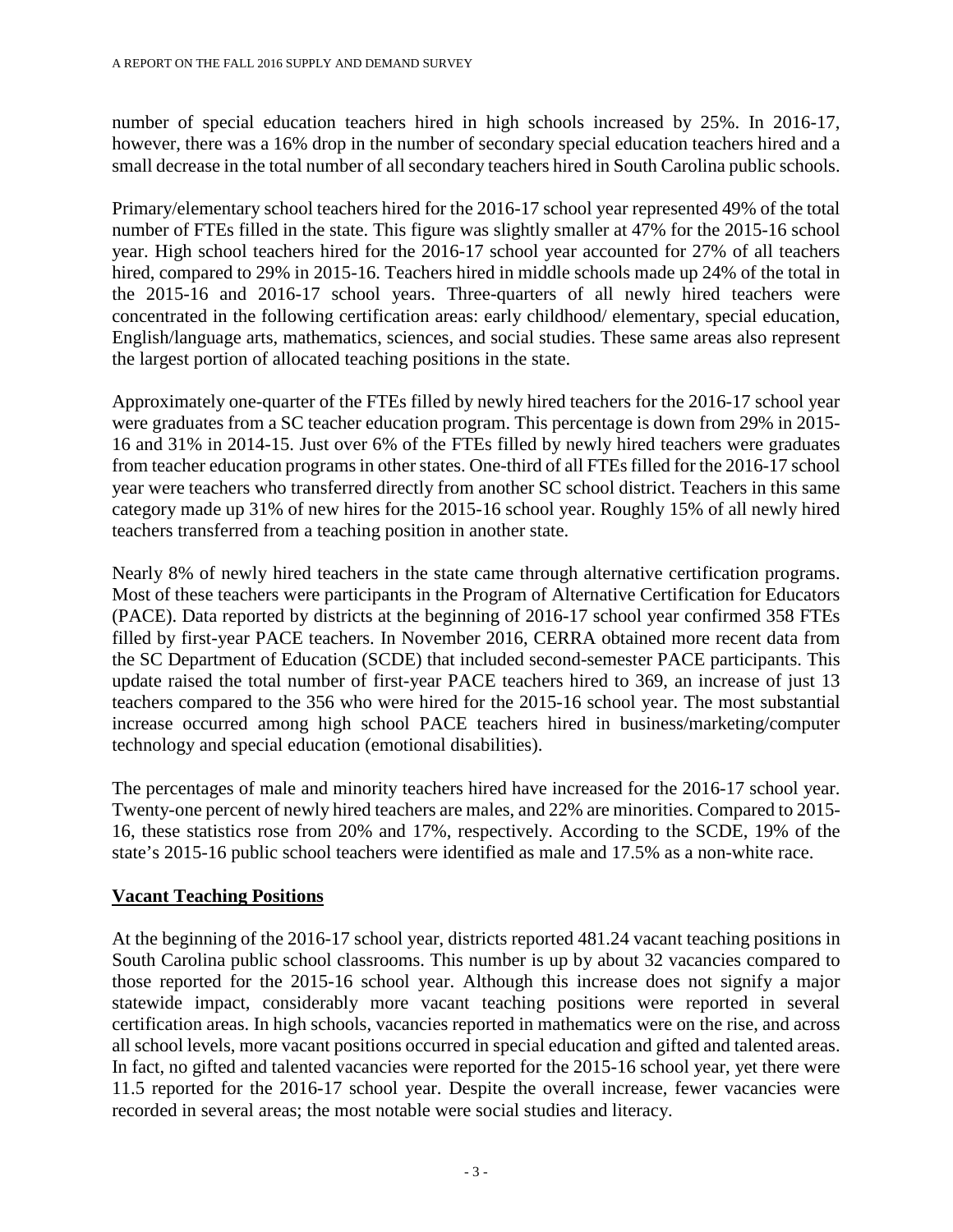In 2016-17, special education vacancies made up more than 20% of all unfilled teaching positions in the state. Just over 19% of all vacant positions require early childhood/elementary certification. Mathematics vacancies accounted for 11% of all vacant positions in 2016-17, compared to less than 9% in 2015-16. Vacancies in sciences, English/language arts, and speech language therapy represented another 17% of all vacant teaching positions in the state.

In addition to these certification areas with high levels of teacher demand, there also are certain geographic areas of the state that often need more teachers. Fifty-four percent of all reported teacher vacancies in the state are concentrated in two regions, the Pee Dee<sup>[2](#page-3-0)</sup> and the Lowcountry<sup>[3](#page-3-1)</sup>. Both regions have districts that experience excessive teacher turnover as well as high levels of poverty. These issues are usually correlated and can be more severe in the rural, disadvantaged parts of the state. Another region that experiences these same difficulties is Savannah River<sup>[4](#page-3-2)</sup>. While it is not as populated as the other two regions in terms of total number of teachers and students, many Savannah River districts struggle to attract and keep quality teachers.

#### **Teachers Leaving**

A total of 6,482.2 FTEs were held by certified teachers who did not return to their teaching positions for the 2016-17 school year. This figure represents a 21% increase compared to the number of teachers who did not return for the 2015-16 school year. Of all certified teachers reported in South Carolina districts for the 2015-16 school year, 12.5% did not return to the same teaching position for the 2016-17 school year. This percentage rose from 10.5% who did not return for the 2015-16 school year.

The proportion of teachers in each "reason for leaving" category was very similar to what districts reported for the 2015-16 school year. Each year, roughly two-thirds of all teachers who leave do so for one of three reasons: teaching position in another SC district or special school, personal choice, or retirement. Of the teachers who did not return for the 2016-17 school year, one-quarter took a teaching position in another SC district or special school. A departure like this may not be considered statewide turnover, but the negative impact can be extreme for districts that consistently lose teachers to more preferred districts. Twenty-three percent of teachers who left did so because of a personal choice, which could include reasons such as staying home with children or no reason given. Eighteen percent either retired for the first time, their Teacher and Employee Retention Incentive (TERI) period ended, or they were retirees not rehired by the district.

Nearly 12% of teachers who left their positions moved out of the area because of a spouse relocation, military reassignment, or some other reason. Just over 5% changed professions altogether, another 5% took a teaching position out of the state or country, and 4% were terminated or their contracts/letters of agreement were not renewed for misconduct or poor performance.

<span id="page-3-0"></span> $\overline{\phantom{a}}$ <sup>2</sup> The Pee Dee region contains the following school districts: Clarendon 1, 2, & 3, Darlington, Dillon 3 & 4, Florence 1, 2, 3, 4, & 5, Georgetown, Horry, Lee, Marion, Marlboro, Sumter, and Williamsburg.

<span id="page-3-1"></span><sup>&</sup>lt;sup>3</sup> The Lowcountry region contains the following school districts: Beaufort, Berkeley, Charleston, Colleton, Dorchester  $2 \& 4$ , Hampton 1 & 2, and Jasper.

<span id="page-3-2"></span><sup>4</sup> The Savannah River region contains the following school districts: Abbeville, Aiken, Allendale, Bamberg 1 & 2, Barnwell 19, 29, & 45, Calhoun, Edgefield, Greenwood 50, 51, & 52, Laurens 55 & 56, McCormick, Newberry, Orangeburg 3, 4, & 5, and Saluda.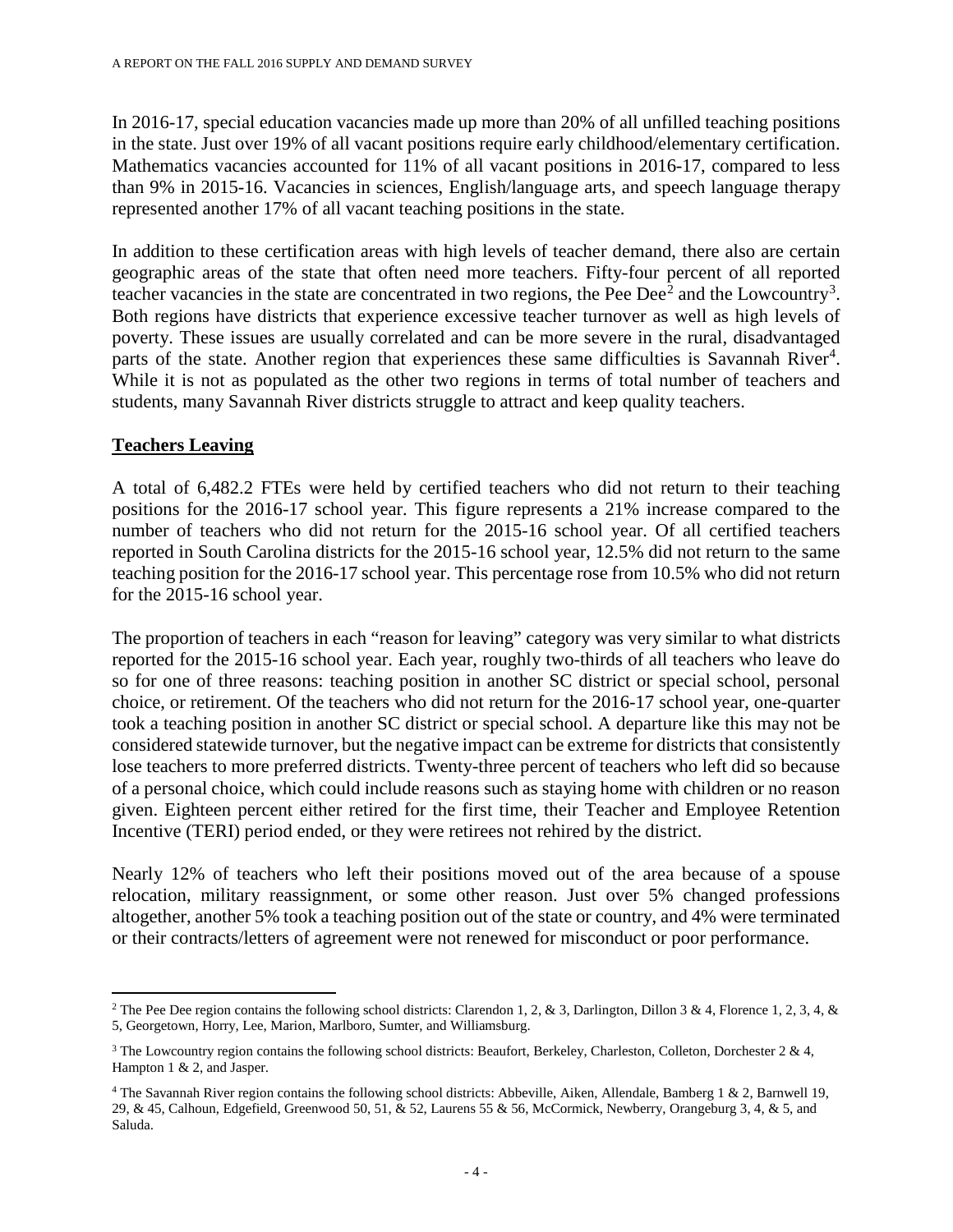Among all of the teachers who left their positions are the 209 who obtained their teaching certificate through an alternative pathway (PACE, ACBTE, Teach For America, etc.). This group accounted for 3.2% of all teachers who did not return to their teaching positions for the 2016-17 school year.

Thirty-eight percent of teachers who did not return to their teaching positions for the 2016-17 school year had five or fewer years of classroom experience. Furthermore, 12% percent of all departures occurred during or at the end of the teachers' first year in the classroom. These statistics include teachers who took a teaching job in another SC school district or special school and reveal a slight improvement compared to data from 2015-16 (38% v. 39%, 12% v. 14%). Another way to examine these departure data is to consider only first-year, newly hired teachers rather than all newly hired teachers. Of the first-year teachers hired for the 2015-16 school year, 28% did not return to the same position the following year; 22% neither returned to the same position nor moved to a teaching position in any other SC public school district.

#### **Certified Administrators**

In this section, the term "administrator" refers to all employees in certified, non-teaching positions. [5](#page-4-0) Districts reported 434.6 FTEs that were filled by newly hired administrators for the 2016-17 school year. This number indicates a 27% increase compared to the 2015-16 school year. Most of this increase occurred due a larger proportion of other school-level administrators being hired. Districts reported 52.5 vacant administrator positions at the beginning of the 2016-17 school year, which is an increase of 18 vacancies compared to numbers reported for the 2015-16 school year. Unfilled principal slots in middle and high schools contributed to this occurrence, as did vacancies in other school-level administrator positions.

## **Teacher Expo**

The Teacher Expo is a statewide teacher recruitment fair designed to facilitate connections between in-state and out-of-state job seekers and the South Carolina public school districts and special schools who choose to send recruiters to the Expo. The most recent Expo was held in May 2016 and was open to applicants seeking positions in any certification area. Fifty-one districts participated in the Expo, which was attended by 296 candidates.

Districts were asked to report the number of teachers hired as a result of the 2016 Teacher Expo. A total of 91 teachers who attended the Expo were hired for the 2016-17 school year. This total is more than double the number of Expo hires reported for the 2015-16 school year. Of those Expo participants hired for the current school year, 27 are males and 32 are minority teachers.

## **Conclusion**

l

The growing number of teachers leaving their classrooms each year continues to impact South Carolina's public schools. Nearly 6,500 teachers did not return to their teaching positions for the 2016-17 school year. This total is a 21% increase compared to the 5,352 departures reported for

<span id="page-4-0"></span><sup>5</sup> Certified administrator positions are categorized in the survey as follows: district superintendent; assistant superintendent; other district-level administrator (i.e., director or coordinator position); elementary, middle, and high school principal/assistant principal; other school-level administrator (i.e., coach or specialist position).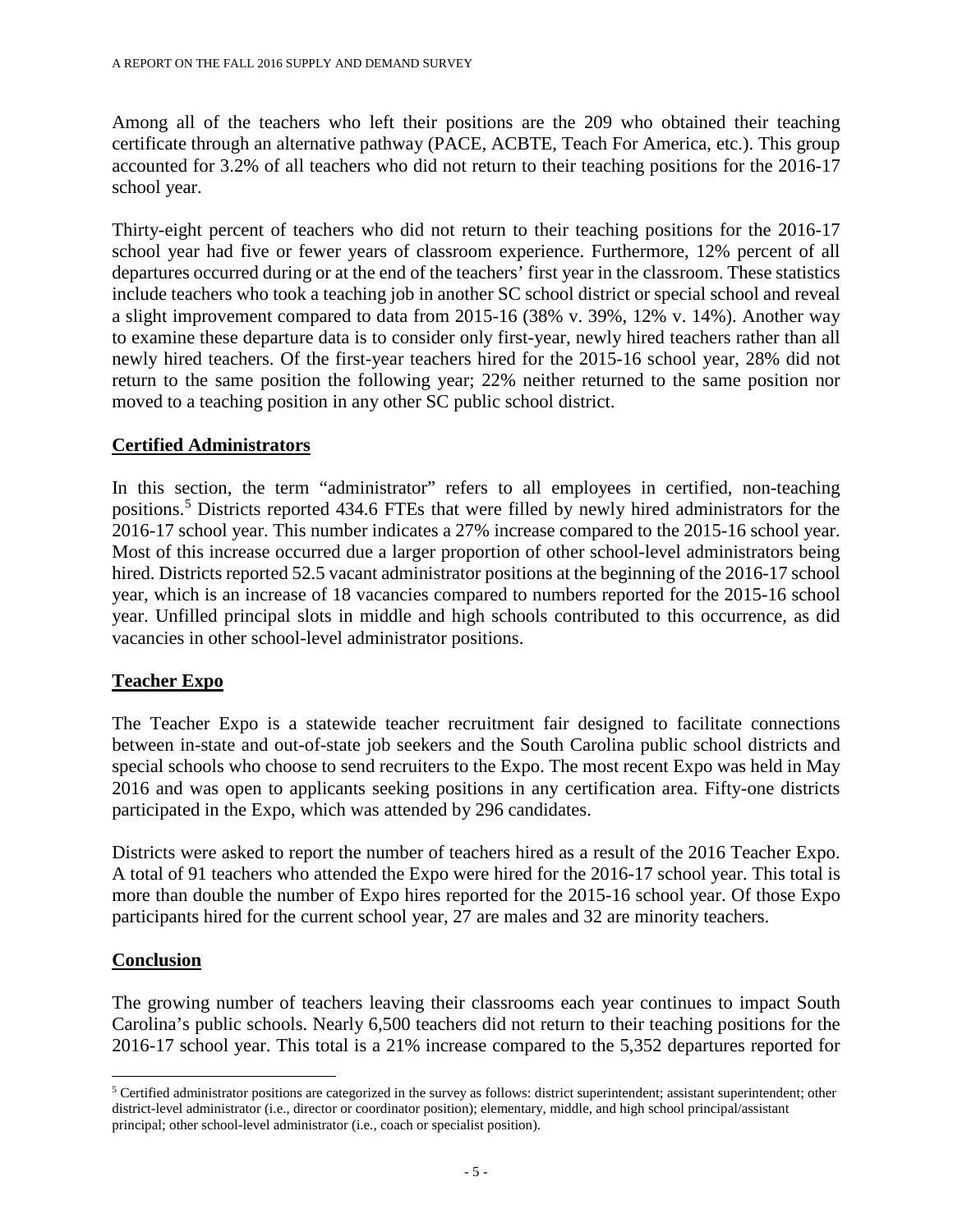the 2015-16 school year. The main reasons teachers are leaving include accepting a teaching position in another SC school district or special school, personal choice (staying home with children, no reason given, etc.), and retirement from the profession. Regardless of a teacher's reason for leaving, districts must work to fill the vacancy.

Finding new teachers can be difficult for many districts, particularly with the state's ongoing trend of more teachers leaving, more vacancies to fill, and fewer SC graduates eligible for teacher certification each year. During the 2015-16 academic year, 1,898 students completed a SC teacher education program. Just three years ago in 2012-13, this number was 2,447. Because of this decline, districts are looking to other sources, such as alternative certification programs and teachers from other states or countries, to meet their hiring needs.

Also affecting the state's teacher supply and demand issues are teachers who leave early in their careers. Of the teachers who did not return for the 2016-17 school year, 38% left within their first five years of teaching and 12% left after just one year or less in the classroom. These statistics include teachers who took a teaching job in another SC school district or special school. They show a small improvement compared to data from 2015-16, yet remain too high. When looking at first-year, newly hired teachers rather than all newly hired teachers, two more troubling statistics are produced. Twenty-eight percent of the first-year teachers hired for the 2015-16 school year did not return to the same position the following year, and 22% neither returned to the same position nor moved to a teaching position in any other SC public school district.

Beginning in the 2015-16 school year, districts with high teacher turnover rates became part of the state's Rural Teacher Recruiting Initiative. The twenty eligible districts<sup>[6](#page-5-0)</sup> could request funds to implement a number of teacher recruitment and retention incentives. Among other incentives, the funds requested by districts were most frequently utilized for PACE-related fees, mentor support, and critical subject salary stipends. Since fund disbursement for the Rural Teacher Recruiting Initiative only began in the spring of 2016, no actual effectiveness data are available at this time. It is worth noting that all but three of the twenty identified districts are located in the Pee Dee, Savannah River, and Lowcountry regions of the state. In addition to having high teacher turnover, many of these districts also have extreme poverty levels. The average poverty index for these school districts is 81%, while the average of all SC districts is 68%.

Improvements in these high turnover, high poverty districts are anticipated as more recruitment and retention incentives are implemented. Hopefully, by the 2017-18 school year, these districts will begin to see fewer vacancies in certification areas like special education, mathematics, and sciences and more teachers staying in their classrooms for longer periods of time. Evidence gathered from these districts can be used to help guide efforts in providing incentives that will benefit other districts in the state.

l

<span id="page-5-0"></span><sup>6</sup> The 20 eligible districts are Allendale, Bamberg 2, Barnwell 19 & 29, Clarendon 1, Dillon 4, Dorchester 4, Fairfield, Florence 3 & 4, Hampton 2, Jasper, Lee, Lexington 4, Marion, Marlboro, McCormick, Orangeburg 4 & 5, and Williamsburg.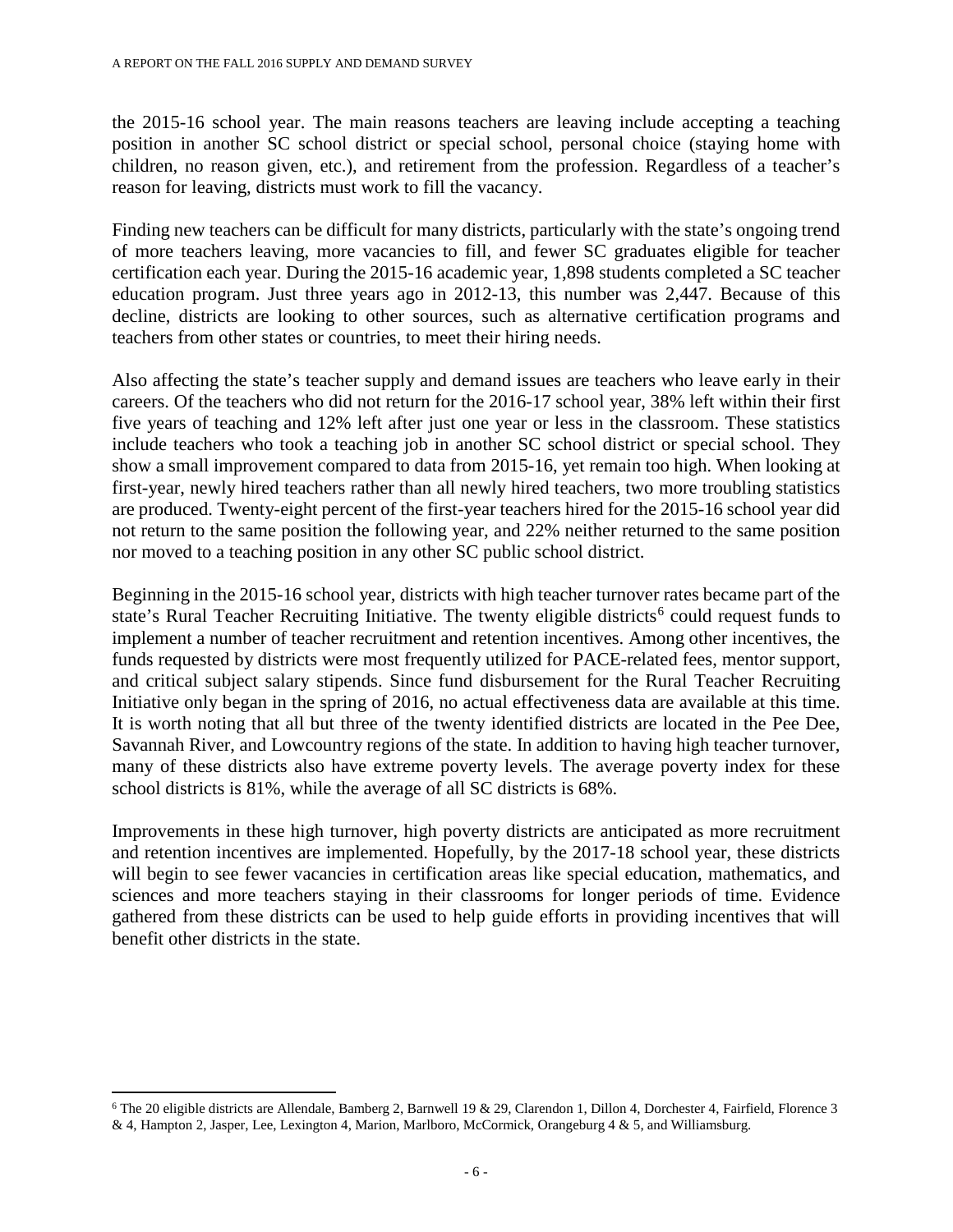**Table 1A includes the number of certified teaching positions allocated in district budgets for the 2016-17 school year.**

| <b>Table 1A</b>                                             | <b>Number of Certified Teaching Positions</b> |               |           |              |  |
|-------------------------------------------------------------|-----------------------------------------------|---------------|-----------|--------------|--|
| <b>Subject Area Taught</b>                                  | Primary/<br><b>Elementary</b>                 | <b>Middle</b> | High      | <b>Total</b> |  |
| <b>Agriculture</b>                                          |                                               | 9.5           | 100.27    | 109.77       |  |
| Art                                                         | 584.64                                        | 282.36        | 394.65    | 1,261.65     |  |
| <b>Business &amp; Marketing Technology</b>                  |                                               | 225.18        | 589.49    | 814.67       |  |
| <b>CATE (Career &amp; Technology subjects)</b>              |                                               | 125.55        | 957.68    | 1,083.23     |  |
| <b>Computer Science</b>                                     |                                               | 51.15         | 38.15     | 89.3         |  |
| <b>Dance</b>                                                | 35.5                                          | 46.75         | 34.58     | 116.83       |  |
| <b>Driver's Education</b>                                   |                                               |               | 72.71     | 72.71        |  |
| Early Childhood/Elementary (any or all core subjects)       | 18,367.74                                     |               |           | 18,367.74    |  |
| <b>Engineering</b>                                          |                                               | 16.0          | 44.33     | 60.33        |  |
| <b>English for Speakers of Other Languages (ESOL)</b>       | 359.18                                        | 124.18        | 110.06    | 593.42       |  |
| <b>English/Language Arts</b>                                |                                               | 1,837.88      | 2,038.71  | 3,876.59     |  |
| <b>Family &amp; Consumer Sciences</b>                       |                                               | 24.0          | 95.75     | 119.75       |  |
| <b>Gifted &amp; Talented</b>                                | 476.51                                        | 108.0         | 94.19     | 678.7        |  |
| <b>Guidance</b>                                             | 714.1                                         | 482.97        | 722.69    | 1,919.76     |  |
| <b>Health</b>                                               | 8.61                                          | 82.11         | 109.1     | 199.82       |  |
| <b>Industrial Technology</b>                                |                                               | 22.0          | 45.03     | 67.03        |  |
| Literacy                                                    | 539.61                                        | 112.17        | 37.95     | 689.73       |  |
| <b>Mathematics</b>                                          |                                               | 1,771.59      | 1,986.16  | 3,757.75     |  |
| <b>Media Specialist</b>                                     | 588.68                                        | 206.83        | 206.93    | 1,002.44     |  |
| <b>Music</b>                                                | 643.9                                         | 491.05        | 437.68    | 1,572.63     |  |
| <b>Physical Education</b>                                   | 729.16                                        | 408.76        | 617.84    | 1,755.76     |  |
| <b>School Psychologist (includes contracted FTEs)</b>       | 281.22                                        | 102.16        | 123.26    | 506.64       |  |
| <b>Sciences</b>                                             |                                               | 1,387.69      | 1,641.57  | 3,029.26     |  |
| <b>Social Studies</b>                                       |                                               | 1,374.76      | 1,632.75  | 3,007.51     |  |
| <b>Special Education</b>                                    | 2,217.41                                      | 1,206.42      | 1,339.12  | 4,762.95     |  |
| <b>Speech Language Therapist (includes contracted FTEs)</b> | 639.38                                        | 97.51         | 49.01     | 785.9        |  |
| <b>Theater</b>                                              | 25.5                                          | 47.85         | 84.14     | 157.49       |  |
| <b>World Languages</b>                                      |                                               |               |           |              |  |
| <b>American Sign Language (ASL)</b>                         | 9.0                                           | 3.5           | 0.5       | 13.0         |  |
| <b>Chinese</b>                                              | 26.66                                         | 11.59         | 12.24     | 50.49        |  |
| French                                                      | 16.66                                         | 41.34         | 126.65    | 184.65       |  |
| German                                                      | 7.0                                           | 8.5           | 34.0      | 49.5         |  |
| <b>Japanese</b>                                             | 0.0                                           | 0.0           | 1.0       | 1.0          |  |
| Latin                                                       | 0.0                                           | 9.0           | 18.75     | 27.75        |  |
| <b>Russian</b>                                              | $0.0\,$                                       | 0.0           | 0.0       | 0.0          |  |
| <b>Spanish</b>                                              | 111.3                                         | 154.62        | 526.78    | 792.7        |  |
| Other                                                       | 15.2                                          | 107.48        | 67.1      | 189.78       |  |
| <b>TOTAL</b>                                                | 26,396.97                                     | 10,980.46     | 14,390.82 | 51,768.25    |  |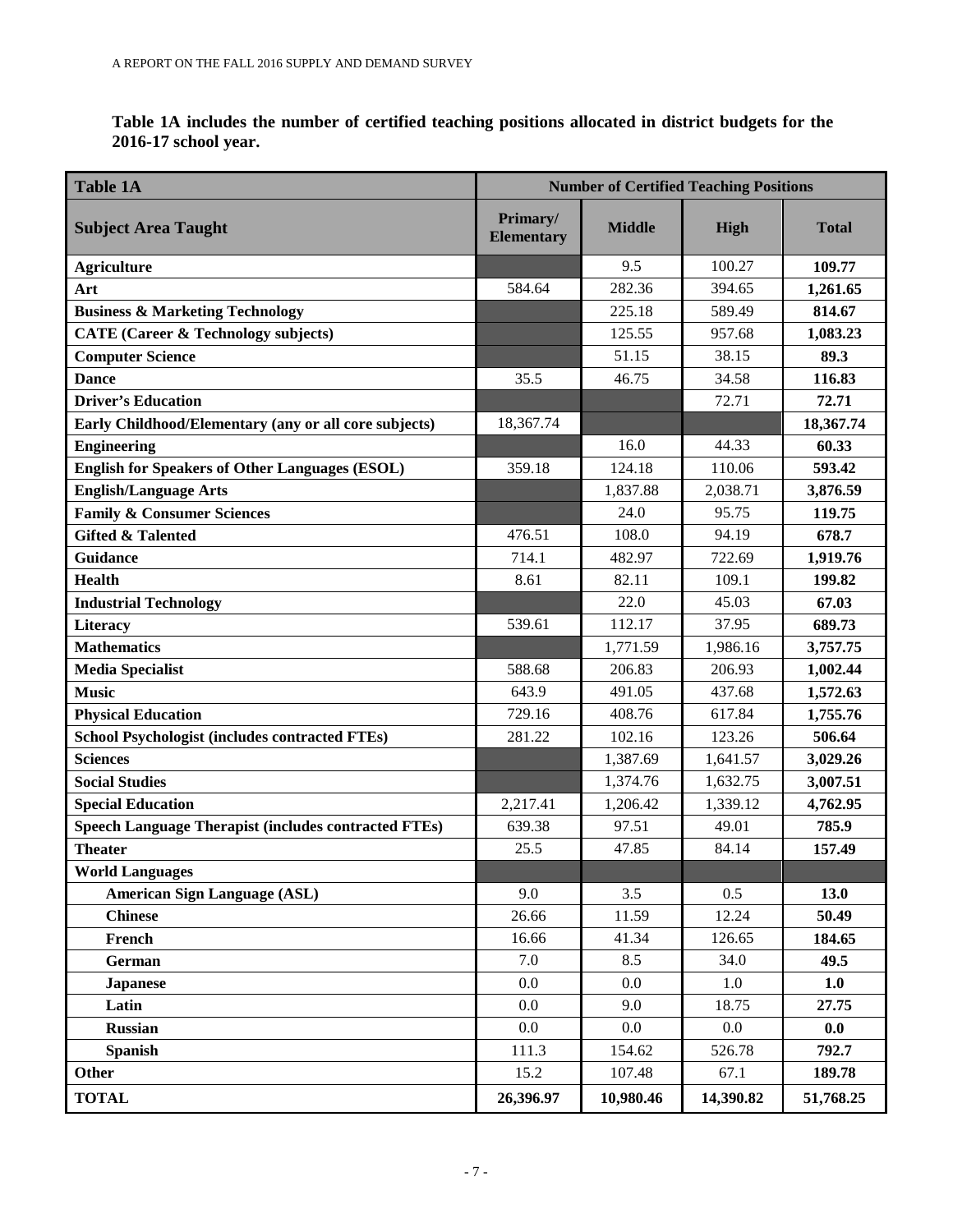| Table 2A includes the number of FTEs filled by newly hired certified teachers for the 2016-17 |  |
|-----------------------------------------------------------------------------------------------|--|
| school year.                                                                                  |  |

| <b>Table 2A</b>                                             | <b>Number of FTEs Filled by Newly Hired Certified Teachers</b> |               |             |              |
|-------------------------------------------------------------|----------------------------------------------------------------|---------------|-------------|--------------|
| <b>Subject Area Taught</b>                                  | Primary/<br><b>Elementary</b>                                  | <b>Middle</b> | <b>High</b> | <b>Total</b> |
| <b>Agriculture</b>                                          |                                                                | 4.0           | 15.0        | 19.0         |
| Art                                                         | 82.4                                                           | 37.95         | 34.4        | 154.75       |
| <b>Business &amp; Marketing Technology</b>                  |                                                                | 28.5          | 75.5        | 104.0        |
| <b>CATE (Career &amp; Technology subjects)</b>              |                                                                | 8.0           | 101.0       | 109.0        |
| <b>Computer Science</b>                                     |                                                                | 7.0           | 6.0         | 13.0         |
| <b>Dance</b>                                                | 5.5                                                            | 5.5           | 1.25        | 12.25        |
| <b>Driver's Education</b>                                   |                                                                |               | 2.0         | 2.0          |
| Early Childhood/Elementary (any or all core subjects)       | 2,368.5                                                        |               |             | 2,368.5      |
| <b>Engineering</b>                                          |                                                                | 0.75          | 4.5         | 5.25         |
| <b>English for Speakers of Other Languages (ESOL)</b>       | 32.0                                                           | 14.75         | 19.55       | 66.3         |
| <b>English/Language Arts</b>                                |                                                                | 309.0         | 262.5       | 571.5        |
| <b>Family &amp; Consumer Sciences</b>                       |                                                                | 2.0           | 10.25       | 12.25        |
| <b>Gifted &amp; Talented</b>                                | 15.5                                                           | 0.0           | 0.0         | 15.5         |
| Guidance                                                    | 60.5                                                           | 38.5          | 67.0        | 166.0        |
| <b>Health</b>                                               | 0.66                                                           | 1.67          | 9.81        | 12.14        |
| <b>Industrial Technology</b>                                |                                                                | 1.0           | 2.0         | 3.0          |
| Literacy                                                    | 32.25                                                          | 8.0           | 1.0         | 41.25        |
| <b>Mathematics</b>                                          |                                                                | 291.0         | 270.5       | 561.5        |
| <b>Media Specialist</b>                                     | 63.0                                                           | 22.0          | 10.5        | 95.5         |
| <b>Music</b>                                                | 84.1                                                           | 77.5          | 50.0        | 211.6        |
| <b>Physical Education</b>                                   | 71.21                                                          | 70.42         | 84.03       | 225.66       |
| <b>School Psychologist (includes contracted FTEs)</b>       | 44.63                                                          | 23.21         | 20.16       | 88.0         |
| <b>Sciences</b>                                             |                                                                | 240.5         | 245.25      | 485.75       |
| <b>Social Studies</b>                                       |                                                                | 220.25        | 251.7       | 471.95       |
| <b>Special Education</b>                                    | 367.5                                                          | 184.5         | 193.0       | 745.0        |
| <b>Speech Language Therapist (includes contracted FTEs)</b> | 103.4                                                          | 8.75          | 3.45        | 115.6        |
| <b>Theater</b>                                              | 0.5                                                            | 3.5           | 16.0        | 20.0         |
| <b>World Languages</b>                                      |                                                                |               |             |              |
| <b>American Sign Language (ASL)</b>                         | 1.0                                                            | 0.0           | 1.0         | 2.0          |
| <b>Chinese</b>                                              | 16.0                                                           | 2.0           | 2.0         | 20.0         |
| French                                                      | 3.0                                                            | 7.5           | 12.75       | 23.25        |
| German                                                      | $1.0\,$                                                        | 0.0           | 5.0         | 6.0          |
| <b>Japanese</b>                                             | $0.0\,$                                                        | 0.0           | 0.0         | 0.0          |
| Latin                                                       | 0.0                                                            | 1.0           | 1.0         | 2.0          |
| <b>Russian</b>                                              | 0.0                                                            | 0.0           | $0.0\,$     | 0.0          |
| <b>Spanish</b>                                              | 24.8                                                           | 41.5          | 113.25      | 179.55       |
| Other                                                       | $0.0\,$                                                        | 4.0           | 1.5         | 5.5          |
| <b>TOTAL</b>                                                | 3,377.45                                                       | 1,664.25      | 1,892.85    | 6,934.55     |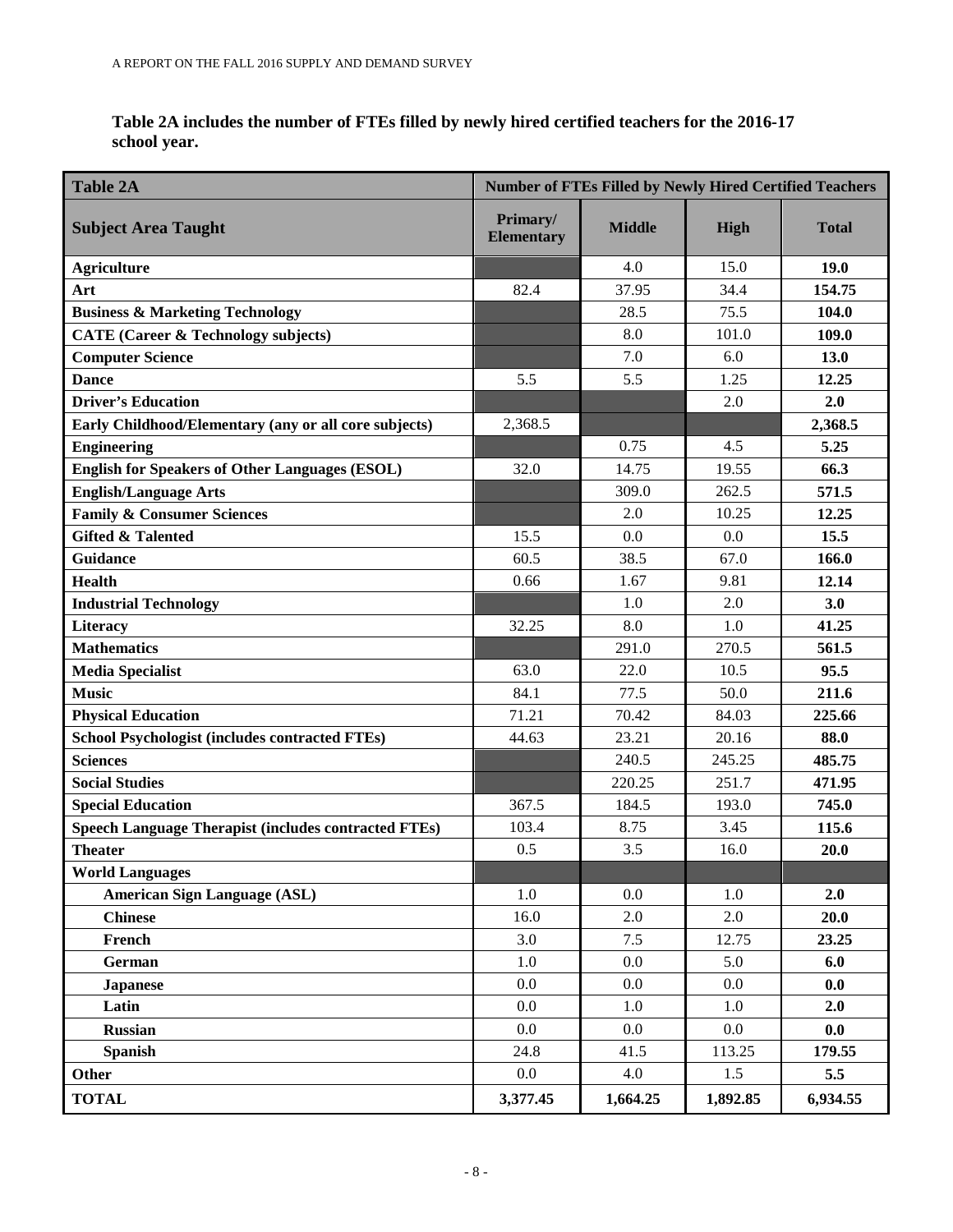# **Table 2B includes the source of the new hires reported in 2A.**

| <b>Table 2B</b>                                                              | <b>Number of FTEs Filled by</b>       |
|------------------------------------------------------------------------------|---------------------------------------|
| <b>Source</b>                                                                | <b>Newly Hired Certified Teachers</b> |
| <b>Teacher Education Program Graduate - In State</b>                         | 1,706.15                              |
| Teacher Education Program Graduate - Out of State                            | 444.3                                 |
| <b>PACE</b>                                                                  | 358.0                                 |
| <b>ABCTE</b>                                                                 | 28.0                                  |
| <b>Teach For America</b>                                                     | 47.0                                  |
| <b>Adjunct Teaching Certificate</b>                                          | 1.2                                   |
| <b>Newly Certified Career and Technology Teacher</b>                         | 88.5                                  |
| <b>Inactive South Carolina Teacher, Returned to Teaching</b>                 | 359.5                                 |
| <b>Teacher Coming Directly from Another South Carolina School District</b>   | 2,316.9                               |
| <b>Teacher from a College/University or Private School in South Carolina</b> | 201.0                                 |
| <b>Teacher from Another State</b>                                            | 1,056.75                              |
| <b>Teacher from Outside the United States</b>                                | 259.0                                 |
| <b>Other</b>                                                                 | 50.25                                 |
| <b>TOTAL</b>                                                                 | 6,916.55                              |

Note: The totals in Tables 2A and 2B should match; however, one district reported numbers that were not equal. Consequently, there is a discrepancy of 18.0 FTEs.

#### **Table 2C includes the number of FTEs filled by newly hired male and minority teachers for the 2016-17 school year.**

| <b>Table 2C</b>          | <b>Number of FTEs Filled by</b><br><b>Newly Hired Certified Teachers</b> |
|--------------------------|--------------------------------------------------------------------------|
| <b>Male Teachers</b>     | 1,476.45                                                                 |
| <b>Minority Teachers</b> | 1.549.2                                                                  |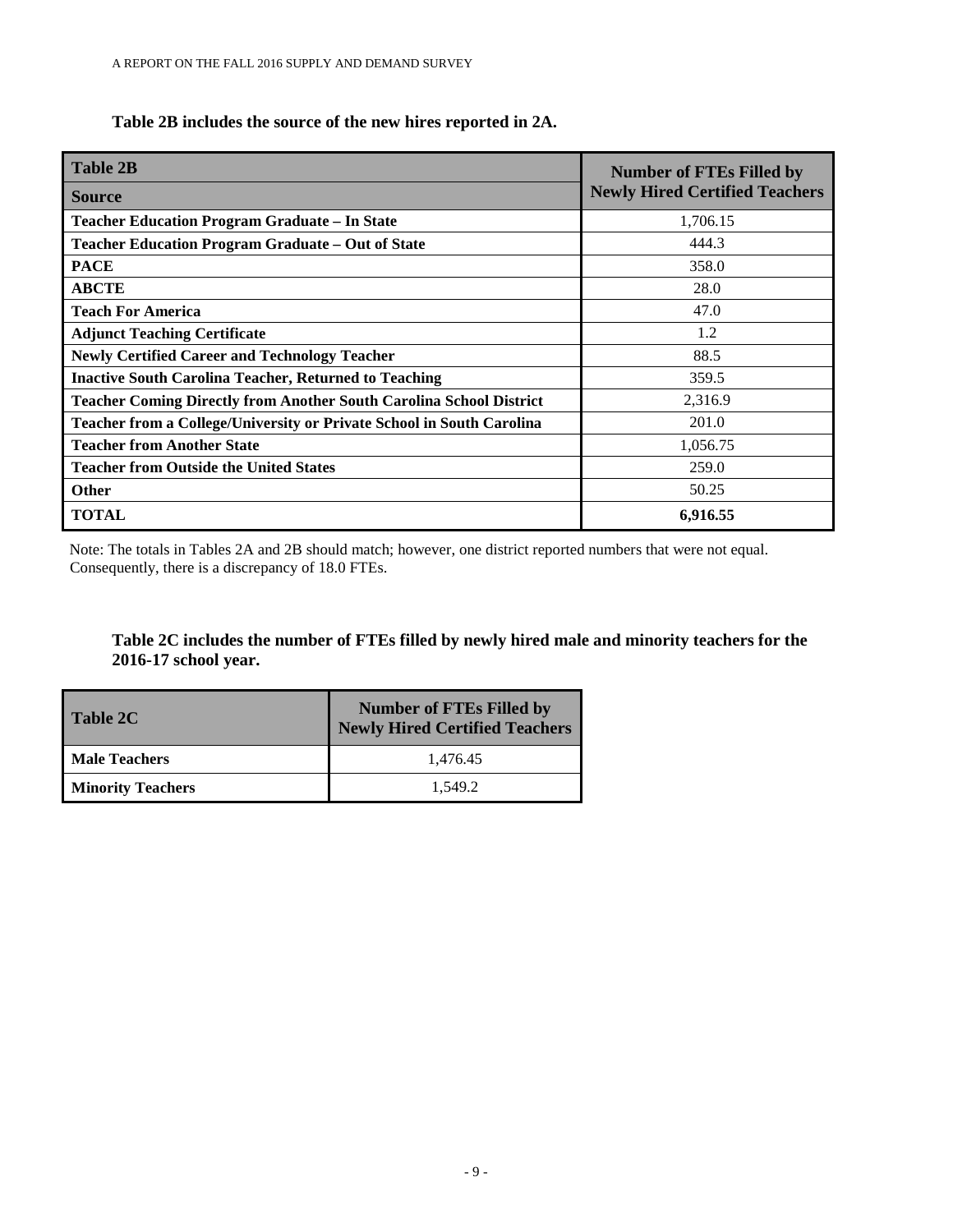**Table 3A includes the number of first-year PACE participants hired for the 2016-17 school year. This information was obtained from the South Carolina Department of Education.**

| <b>Table 3A</b>                                   | <b>Number of First-Year PACE Participants</b> |               |       |              |  |
|---------------------------------------------------|-----------------------------------------------|---------------|-------|--------------|--|
| <b>Certification Area</b>                         | Primary/<br><b>Elementary</b>                 | <b>Middle</b> | High  | <b>Total</b> |  |
| <b>Agriculture</b>                                | 0.0                                           | 0.0           | 2.0   | 2.0          |  |
| Art                                               | 14.0                                          | 8.0           | 3.0   | 25.0         |  |
| <b>Biology</b>                                    | 0.0                                           | 0.0           | 14.0  | 14.0         |  |
| <b>Business/Marketing/Computer Technology</b>     | 0.0                                           | 22.0          | 61.0  | 83.0         |  |
| Chemistry                                         | 0.0                                           | 0.0           | 4.0   | 4.0          |  |
| <b>Chinese</b>                                    | 2.0                                           | 0.0           | 0.0   | 2.0          |  |
| <b>Dance</b>                                      | 2.0                                           | 2.0           | 1.0   | 5.0          |  |
| English                                           | 0.0                                           | 2.0           | 18.0  | 20.0         |  |
| <b>Family &amp; Consumer Science</b>              | 0.0                                           | 0.0           | 4.0   | 4.0          |  |
| French                                            | 0.0                                           | 3.0           | 2.0   | 5.0          |  |
| <b>German</b>                                     | 0.0                                           | 0.0           | 1.0   | 1.0          |  |
| Health                                            | 0.0                                           | 0.0           | 0.0   | 0.0          |  |
| <b>History</b>                                    | 0.0                                           | 0.0           | 3.0   | 3.0          |  |
| Latin                                             | 0.0                                           | 0.0           | 0.0   | 0.0          |  |
| <b>Mathematics</b>                                | 0.0                                           | 0.0           | 10.0  | 10.0         |  |
| <b>Media Specialist</b>                           | 7.0                                           | 1.0           | 1.0   | 9.0          |  |
| <b>Middle Level Language Arts</b>                 | 0.0                                           | 14.0          | 0.0   | 14.0         |  |
| <b>Middle Level Mathematics</b>                   | 0.0                                           | 15.0          | 0.0   | 15.0         |  |
| <b>Middle Level Science</b>                       | 0.0                                           | 22.0          | 0.0   | 22.0         |  |
| <b>Middle Level Social Studies</b>                | 0.0                                           | 26.0          | 0.0   | 26.0         |  |
| <b>Music Education - Choral</b>                   | 2.0                                           | 1.0           | 1.0   | 4.0          |  |
| <b>Music Education - Instrumental</b>             | 0.0                                           | 2.0           | 3.0   | 5.0          |  |
| <b>Physical Education</b>                         | 4.0                                           | 3.0           | 8.0   | 15.0         |  |
| <b>Science</b>                                    | 0.0                                           | 0.0           | 11.0  | 11.0         |  |
| <b>Social Studies</b>                             | 0.0                                           | 1.0           | 15.0  | 16.0         |  |
| <b>Special Education - Emotional Disabilities</b> | 12.0                                          | 3.0           | 11.0  | 26.0         |  |
| <b>Spanish</b>                                    | 3.0                                           | 11.0          | 9.0   | 23.0         |  |
| <b>Theater</b>                                    | 0.0                                           | 2.0           | 3.0   | 5.0          |  |
| <b>TOTAL</b>                                      | 46.0                                          | 138.0         | 185.0 | 369.0        |  |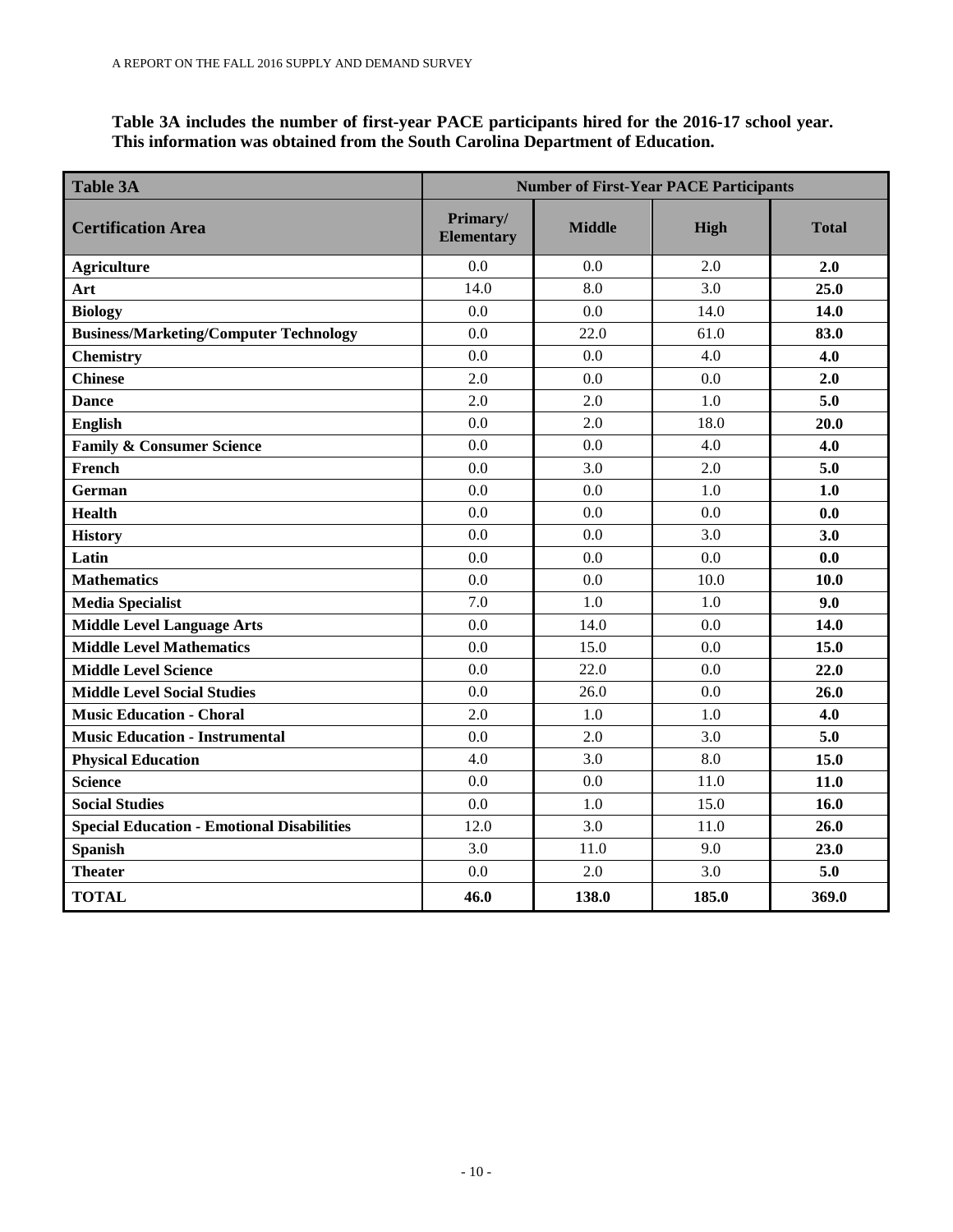**Table 4A includes the number of certified teaching positions reported as vacant at the beginning of the 2016-17 school year.** 

| <b>Table 4A</b>                                             | <b>Number of Certified, Vacant Teaching Positions</b> |               |         |              |  |
|-------------------------------------------------------------|-------------------------------------------------------|---------------|---------|--------------|--|
| <b>Subject Area Taught</b>                                  | Primary/<br><b>Elementary</b>                         | <b>Middle</b> | High    | <b>Total</b> |  |
| <b>Agriculture</b>                                          |                                                       | 0.0           | 2.0     | 2.0          |  |
| Art                                                         | 12.0                                                  | 4.0           | 1.5     | 17.5         |  |
| <b>Business &amp; Marketing Technology</b>                  |                                                       | 1.0           | 2.5     | 3.5          |  |
| <b>CATE (Career &amp; Technology subjects)</b>              |                                                       | 2.0           | 12.67   | 14.67        |  |
| <b>Computer Science</b>                                     |                                                       | 1.0           | 0.0     | 1.0          |  |
| <b>Dance</b>                                                | 3.0                                                   | 0.0           | 0.17    | 3.17         |  |
| <b>Driver's Education</b>                                   |                                                       |               | 0.0     | 0.0          |  |
| Early Childhood/Elementary (any or all core subjects)       | 91.8                                                  |               |         | 91.8         |  |
| <b>Engineering</b>                                          |                                                       | 0.0           | 1.0     | 1.0          |  |
| <b>English for Speakers of Other Languages (ESOL)</b>       | 6.0                                                   | 1.0           | 0.75    | 7.75         |  |
| <b>English/Language Arts</b>                                |                                                       | 10.5          | 17.0    | 27.5         |  |
| <b>Family &amp; Consumer Sciences</b>                       |                                                       | 0.0           | 1.0     | 1.0          |  |
| <b>Gifted &amp; Talented</b>                                | 2.5                                                   | 6.0           | 3.0     | 11.5         |  |
| <b>Guidance</b>                                             | 2.2                                                   | 0.0           | 3.5     | 5.7          |  |
| <b>Health</b>                                               | 0.0                                                   | 0.0           | 1.5     | 1.5          |  |
| <b>Industrial Technology</b>                                |                                                       | 0.0           | 0.0     | 0.0          |  |
| Literacy                                                    | 5.0                                                   | 1.0           | 0.0     | 6.0          |  |
| <b>Mathematics</b>                                          |                                                       | 20.5          | 32.5    | 53.0         |  |
| <b>Media Specialist</b>                                     | 13.5                                                  | 4.0           | 2.0     | 19.5         |  |
| <b>Music</b>                                                | 9.5                                                   | 6.0           | 1.5     | 17.0         |  |
| <b>Physical Education</b>                                   | 2.5                                                   | 1.0           | 1.25    | 4.75         |  |
| <b>School Psychologist (includes contracted FTEs)</b>       | 4.24                                                  | 1.88          | 2.88    | 9.0          |  |
| <b>Sciences</b>                                             |                                                       | 12.5          | 17.5    | 30.0         |  |
| <b>Social Studies</b>                                       |                                                       | 4.5           | 6.0     | 10.5         |  |
| <b>Special Education</b>                                    | 36.73                                                 | 30.83         | 29.34   | 96.9         |  |
| <b>Speech Language Therapist (includes contracted FTEs)</b> | 19.4                                                  | 1.3           | 4.3     | 25.0         |  |
| <b>Theater</b>                                              | 0.5                                                   | 0.25          | 1.75    | 2.5          |  |
| <b>World Languages</b>                                      |                                                       |               |         |              |  |
| <b>American Sign Language (ASL)</b>                         | 0.0                                                   | 0.0           | 0.0     | 0.0          |  |
| <b>Chinese</b>                                              | 0.0                                                   | 0.0           | 0.0     | 0.0          |  |
| French                                                      | 0.0                                                   | $0.0\,$       | 0.0     | 0.0          |  |
| <b>German</b>                                               | $0.0\,$                                               | $0.0\,$       | 0.0     | 0.0          |  |
| <b>Japanese</b>                                             | 0.0                                                   | 0.0           | 0.0     | 0.0          |  |
| Latin                                                       | 0.0                                                   | 0.0           | 0.0     | 0.0          |  |
| <b>Russian</b>                                              | $0.0\,$                                               | $0.0\,$       | 0.0     | 0.0          |  |
| <b>Spanish</b>                                              | 3.0                                                   | $1.0\,$       | 11.5    | 15.5         |  |
| <b>Other</b>                                                | $1.0\,$                                               | $1.0\,$       | $0.0\,$ | 2.0          |  |
| <b>TOTAL</b>                                                | 212.87                                                | 111.26        | 157.11  | 481.24       |  |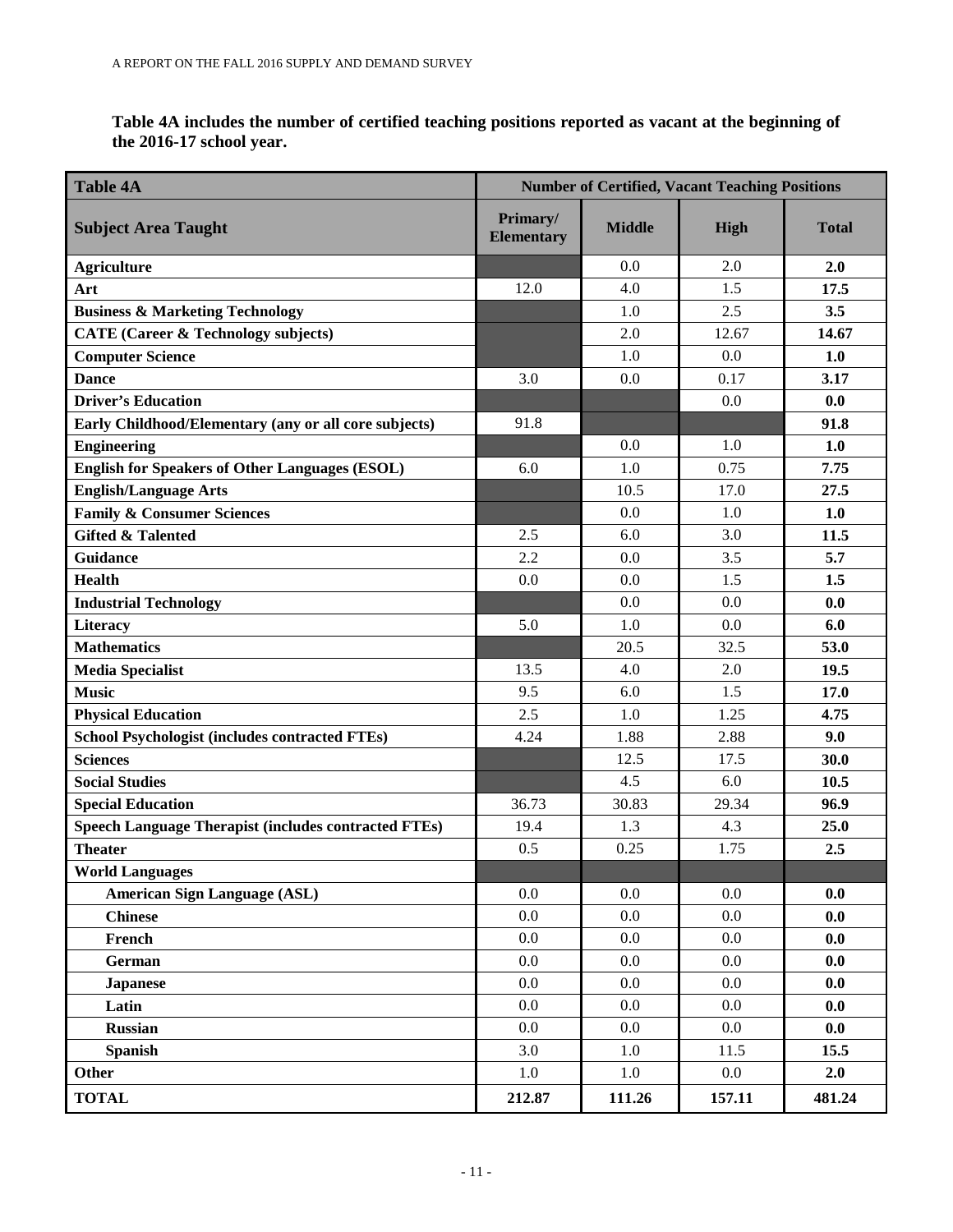**Table 5A includes the number of FTEs held by certified teachers who did not return to their teaching positions for the 2016-17 school year.**

| <b>Table 5A</b>                                                                                                      | Number of FTEs Held by Certified Teachers Who Left Their Teaching Positions |                           |         |                                                     |                              |        |                                                     |         |         |         |
|----------------------------------------------------------------------------------------------------------------------|-----------------------------------------------------------------------------|---------------------------|---------|-----------------------------------------------------|------------------------------|--------|-----------------------------------------------------|---------|---------|---------|
|                                                                                                                      |                                                                             | <b>Primary/Elementary</b> |         |                                                     | <b>Middle</b><br><b>High</b> |        |                                                     |         |         |         |
| <b>Reason for Leaving</b>                                                                                            | <b>Total Years of</b><br><b>Teaching Experience</b>                         |                           |         | <b>Total Years of</b><br><b>Teaching Experience</b> |                              |        | <b>Total Years of</b><br><b>Teaching Experience</b> |         |         | TOTAL   |
|                                                                                                                      | $\leq 1$                                                                    | $2 - 5$                   | > 5     | $\leq 1$                                            | $2 - 5$                      | > 5    | $\leq 1$                                            | $2 - 5$ | > 5     |         |
| <b>Retirement (includes first-time)</b><br>retirees, TERI period ended, and<br>retirees not rehired)                 | 0.0                                                                         | 0.0                       | 599.7   | 0.0                                                 | 0.0                          | 229.25 | 0.0                                                 | 0.0     | 358.35  | 1,187.3 |
| <b>Changed profession</b>                                                                                            | 24.0                                                                        | 31.5                      | 58.0    | 11.0                                                | 25.0                         | 38.0   | 27.0                                                | 47.0    | 67.0    | 328.5   |
| <b>Teaching position in another SC</b><br>school district/special school                                             | 80.0                                                                        | 285.9                     | 417.5   | 42.0                                                | 125.3                        | 229.1  | 39.6                                                | 116.3   | 304.4   | 1,640.1 |
| Teaching position in a college/<br>university or private school in SC                                                | 4.0                                                                         | 12.0                      | 20.0    | 1.5                                                 | 5.0                          | 6.0    | 3.0                                                 | 1.0     | 24.0    | 76.5    |
| <b>Teaching position in another</b><br>state/country                                                                 | 19.0                                                                        | 60.0                      | 59.0    | 9.0                                                 | 33.0                         | 39.0   | 11.0                                                | 36.0    | 43.0    | 309.0   |
| Non-teaching position in the same<br>district                                                                        | 1.0                                                                         | 4.0                       | 24.0    | 0.0                                                 | 2.0                          | 14.5   | 0.0                                                 | 0.0     | 13.5    | 59.0    |
| Non-teaching position in another<br><b>SC</b> school district or SC<br>education entity                              | 1.0                                                                         | 2.0                       | 10.0    | 0.0                                                 | $1.0\,$                      | 7.0    | 0.0                                                 | 1.0     | 28.0    | 50.0    |
| Non-teaching position in another<br>state/country                                                                    | 0.0                                                                         | 6.0                       | 4.0     | 0.0                                                 | 4.0                          | 0.0    | 0.0                                                 | 2.0     | 1.0     | 17.0    |
| Reduction in force (RIF)/<br>Program or grant conclusion                                                             | 0.5                                                                         | 0.0                       | 3.0     | 1.0                                                 | 0.0                          | 0.0    | 1.0                                                 | 0.0     | 1.32    | 6.82    |
| Did not qualify for state<br>certification                                                                           | 8.0                                                                         | 4.0                       | 3.0     | 8.0                                                 | 6.0                          | 0.0    | 6.0                                                 | 3.0     | 9.0     | 47.0    |
| <b>Termination or contract/letter of</b><br>agreement non-renewal, for cause                                         | 31.0                                                                        | 24.0                      | 37.7    | 33.0                                                | 22.0                         | 26.6   | 24.2                                                | 26.5    | 37.0    | 262.0   |
| International teacher returned to<br>country of origin                                                               | 0.0                                                                         | 4.0                       | 6.0     | 1.0                                                 | 4.0                          | 2.0    | 2.0                                                 | 3.0     | 20.0    | 42.0    |
| Returned to school to obtain<br>advanced degree                                                                      | 4.0                                                                         | 7.0                       | 4.0     | 3.0                                                 | 8.0                          | 3.0    | 3.0                                                 | 15.0    | 4.0     | 51.0    |
| Moved out of area (includes<br>spouse relocation, military<br>assignment, etc.)                                      | 72.0                                                                        | 143.6                     | 159.8   | 37.0                                                | 61.5                         | 74.0   | 20.0                                                | 64.5    | 116.0   | 748.4   |
| <b>Death/disability/illness (includes)</b><br>self, caring for sick child, caring<br>for sick or aging parent, etc.) | 6.0                                                                         | 11.0                      | 44.0    | 2.0                                                 | 5.0                          | 30.0   | 6.0                                                 | 5.0     | 29.0    | 138.0   |
| <b>Personal choice (includes staying)</b><br>home with children, resignation,<br>no reason given, etc.)              | 112.5                                                                       | 232.5                     | 395.42  | 51.0                                                | 117.0                        | 185.75 | 66.5                                                | 104.0   | 216.89  | 1,481.6 |
| <b>Other</b>                                                                                                         | 2.0                                                                         | 5.0                       | 5.0     | 2.0                                                 | 5.0                          | 1.0    | 2.0                                                 | 7.0     | 9.0     | 38.0    |
| <b>Total</b>                                                                                                         | 365.0                                                                       | 832.5                     | 1,850.1 | 201.5                                               | 423.8                        | 885.2  | 211.3                                               | 431.3   | 1,281.5 | 6,482.2 |
| <b>TOTAL</b>                                                                                                         |                                                                             | 3,047.6                   |         |                                                     | 1,510.5                      |        |                                                     | 1,924.1 |         | 6,482.2 |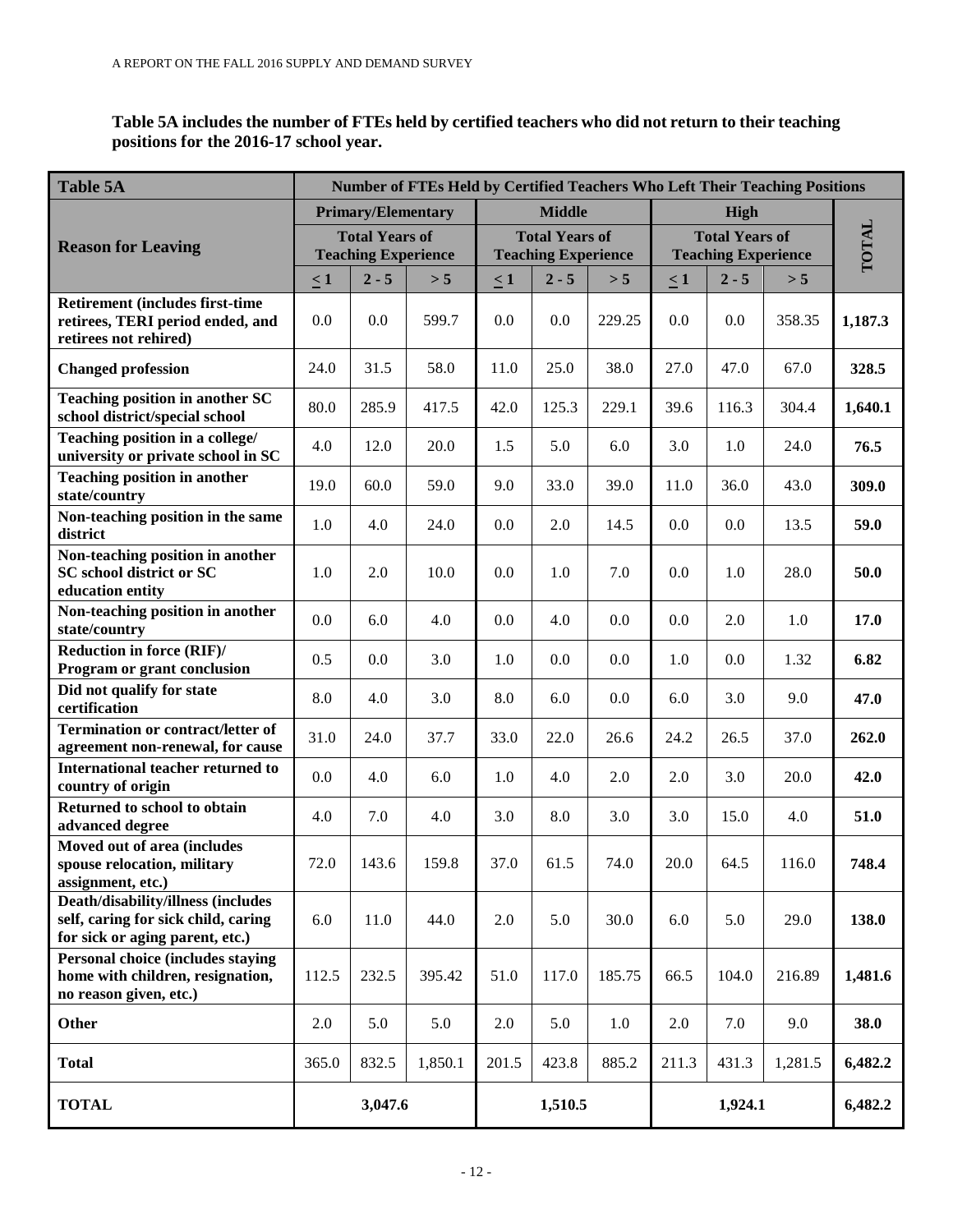**Table 5B includes the number of FTEs held by teachers with alternative certification who did not return to their teaching positions for the 2016-17 school year. These teachers are a subset of those included in question 5A.**

| <b>Table 5B</b>                                                                                           |         | <b>Number of FTEs Held by Teachers with</b><br><b>Alternative Certification Who Left Their</b><br><b>Teaching Positions</b> |      |              |  |  |  |
|-----------------------------------------------------------------------------------------------------------|---------|-----------------------------------------------------------------------------------------------------------------------------|------|--------------|--|--|--|
|                                                                                                           |         | <b>Total Years of Teaching Experience</b>                                                                                   |      |              |  |  |  |
| <b>Reason for Leaving</b>                                                                                 | $\leq1$ | $2 - 5$                                                                                                                     | >5   | <b>Total</b> |  |  |  |
| Retirement (includes first-time retirees, TERI period ended, and retirees<br>not rehired)                 | 0.0     | 0.0                                                                                                                         | 7.0  | 7.0          |  |  |  |
| <b>Changed profession</b>                                                                                 | 6.0     | 13.0                                                                                                                        | 2.0  | 21.0         |  |  |  |
| Teaching position in another SC school district/special school                                            | 10.0    | 24.0                                                                                                                        | 7.0  | 41.0         |  |  |  |
| Teaching position in a college/university or private school in SC                                         | 0.0     | 1.0                                                                                                                         | 1.0  | 2.0          |  |  |  |
| <b>Teaching position in another state/country</b>                                                         | 1.0     | 9.0                                                                                                                         | 2.0  | 12.0         |  |  |  |
| Non-teaching position in the same district                                                                | 0.0     | 0.0                                                                                                                         | 0.0  | 0.0          |  |  |  |
| Non-teaching position in another SC school district or SC education entity                                | 1.0     | 0.0                                                                                                                         | 0.0  | 1.0          |  |  |  |
| Non-teaching position in another state/country                                                            | 0.0     | 3.0                                                                                                                         | 0.0  | 3.0          |  |  |  |
| Reduction in force (RIF)/ Program or grant conclusion                                                     | 0.0     | 0.0                                                                                                                         | 0.0  | 0.0          |  |  |  |
| Did not qualify for state certification                                                                   | 3.0     | 12.0                                                                                                                        | 2.0  | 17.0         |  |  |  |
| Termination or contract/letter of agreement non-renewal, for cause                                        | 13.0    | 6.0                                                                                                                         | 0.0  | 19.0         |  |  |  |
| International teacher returned to country of origin                                                       | 0.0     | 2.0                                                                                                                         | 2.0  | 4.0          |  |  |  |
| Returned to school to obtain advanced degree                                                              | 0.0     | 6.0                                                                                                                         | 0.0  | 6.0          |  |  |  |
| Moved out of area (includes spouse relocation, military assignment, etc.)                                 | 5.0     | 7.0                                                                                                                         | 0.0  | 12.0         |  |  |  |
| Death/disability/illness (includes self, caring for sick child, caring for sick<br>or aging parent, etc.) | 0.0     | 3.0                                                                                                                         | 3.0  | 6.0          |  |  |  |
| Personal choice (includes staying home with children, resignation, no<br>reason given, etc.)              | 16.0    | 33.0                                                                                                                        | 3.0  | 52.0         |  |  |  |
| Other                                                                                                     | 0.0     | 6.0                                                                                                                         | 0.0  | 6.0          |  |  |  |
| <b>TOTAL</b>                                                                                              | 55.0    | 125.0                                                                                                                       | 29.0 | 209.0        |  |  |  |